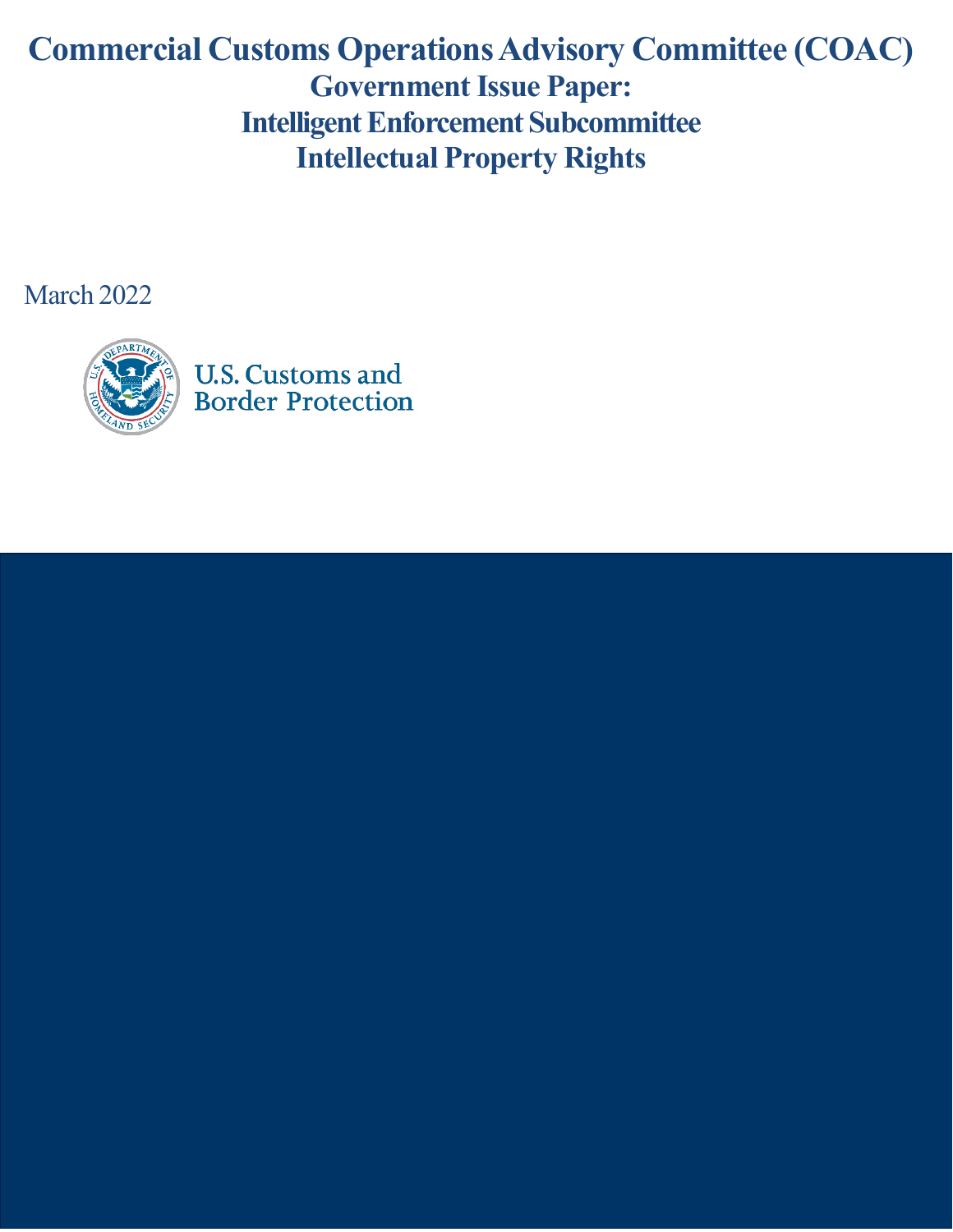## **INTELLECTUAL PROPERTY RIGHTS (IPR)**

### **Action Required:** Informational

### **Background:**

- The Commercial Customs Operations Advisory Committee (COAC), through the Intelligent Enforcement Subcommittee Intellectual Property Rights Working Group (IPRWG), provides advice and recommendations on improving intellectual property rights (IPR) enforcement.
- Building on COAC recommendations made in late 2019, CBP worked with the IPRWG, in coordination with the 21<sup>st</sup> Century Customs Framework team, at an in-person meeting in Washington, D.C. to finalize a supply chain mapping exercise and to identify best practices companies are taking prior to importation to protect against trade in IPR-infringing goods.
- The IPRWG developed 29 recommendations that were adopted by the COAC at the April 2020 public meeting. These recommendations focused on eRecordation, Data Sharing, and action items in the January 24, 2020, DHS Report on Combatting Trafficking in Counterfeit and Pirated Goods (DHS Report).
- Following the April 2020 public meeting, the IPRWG created a third sub-group, Team 3, to discuss action items in the DHS Report. From April to September 2020, the three IPRWG sub-groups met regularly to discuss the recommendations on automation and improvements to the recordation system, data sharing and improvements to the seizure process, and the action items in the DHS Report.
- On May 26, 2021, CBP signed a Memorandum of Understanding (MOU) with the U.S Chamber of Commerce to increase cooperation in protecting intellectual property rights. The MOU outlines general terms for future information sharing that will help stem the tide of counterfeit goods entering the United States.

#### **Issue:**

- In late October 2020, CBP asked the COAC to further develop, expand upon, and align three previous recommendations pertaining to Sharing of Detention Information, Photographic Standards Guide, and Data-Driven CBP Seizures Process. Specifically, the IPRWG focused on developing a model that appropriately accounts for and incorporates:
	- $\triangleright$  A cost sharing framework that reduces the burden of storage, detention, seizure, and/or destruction of IPR violative goods;
	- $\triangleright$  A tiered approach for the disposal, detention and/or seizure of shipments, based on key shipment characteristics (e.g., parcel size, quantity or value);
	- $\triangleright$  The effective use of new or emerging technologies for the enforcement of IPR;
	- $\triangleright$  Information sharing needs; and
	- $\triangleright$  Current laws that should be amended to enable the implementation of new processes.
- Since October 2020, the IPRWG has met regularly to discuss implementation solutions to the identified recommendations mentioned above.
- In late January 2021, the IPRWG met, and each Team presented its written report on a designated recommendation focus area. CBP is currently reviewing the recommendations.
- As of January 4, 2021, CBP began concurrently issuing the notice of seizure (NOS) and initiate publication of the notice of intent to forfeit on all seized shipments with a domestic value less than \$2,500. Although publication will be advanced, all interested parties will be afforded the same opportunity to respond to the NOS as they had under previously existing procedures.
- As of June 7, 2021, CBP will email notice of seizure to rights holders via the email addresses provided to CBP through the IPR e-Recordation program. Delivery of seizure notices via email will allow for instantaneous notification to the rights holder.